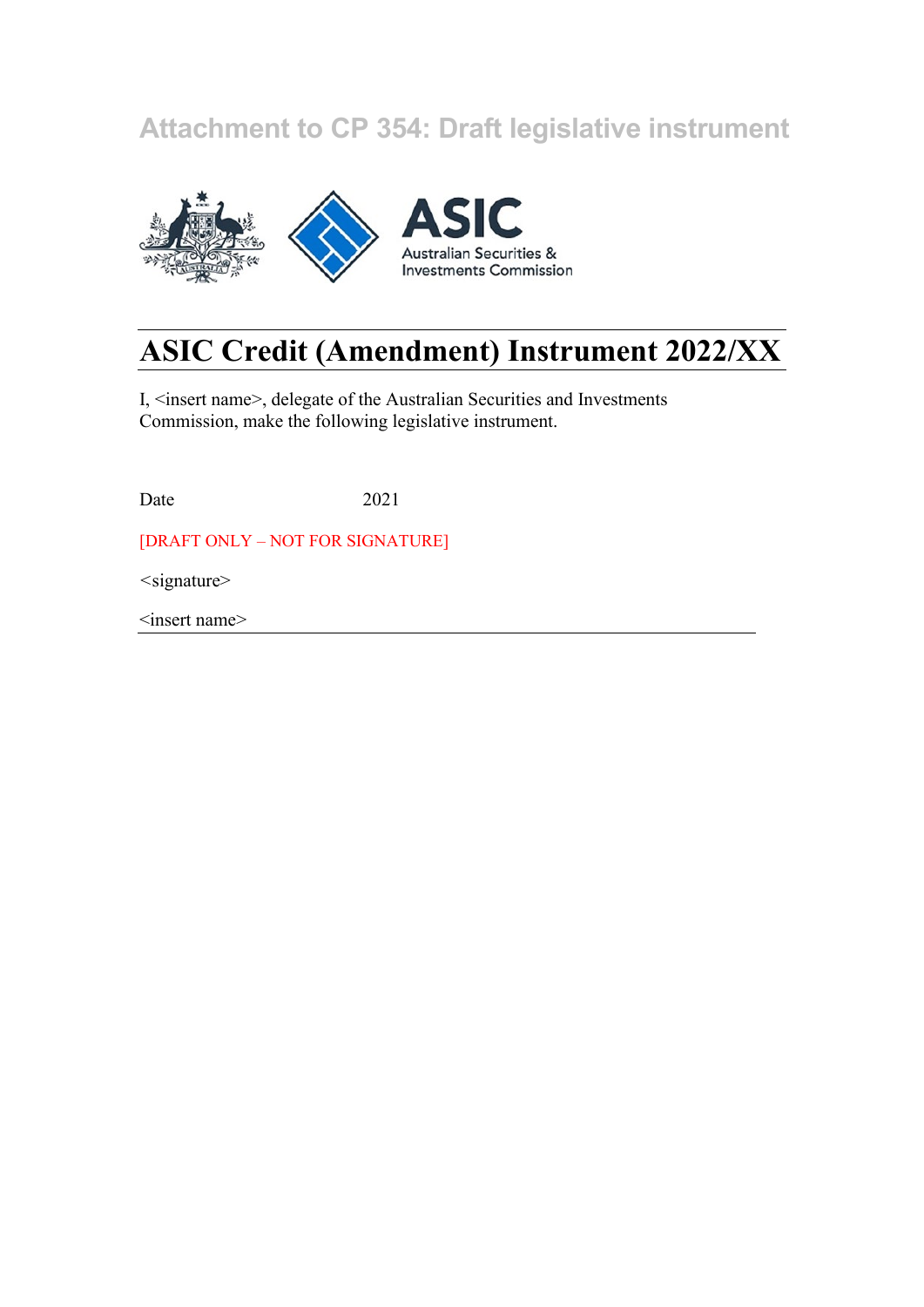## **Contents**

| <b>Part 1-Preliminary</b>    |  |
|------------------------------|--|
|                              |  |
|                              |  |
|                              |  |
|                              |  |
| <b>Schedule 1-Amendments</b> |  |
|                              |  |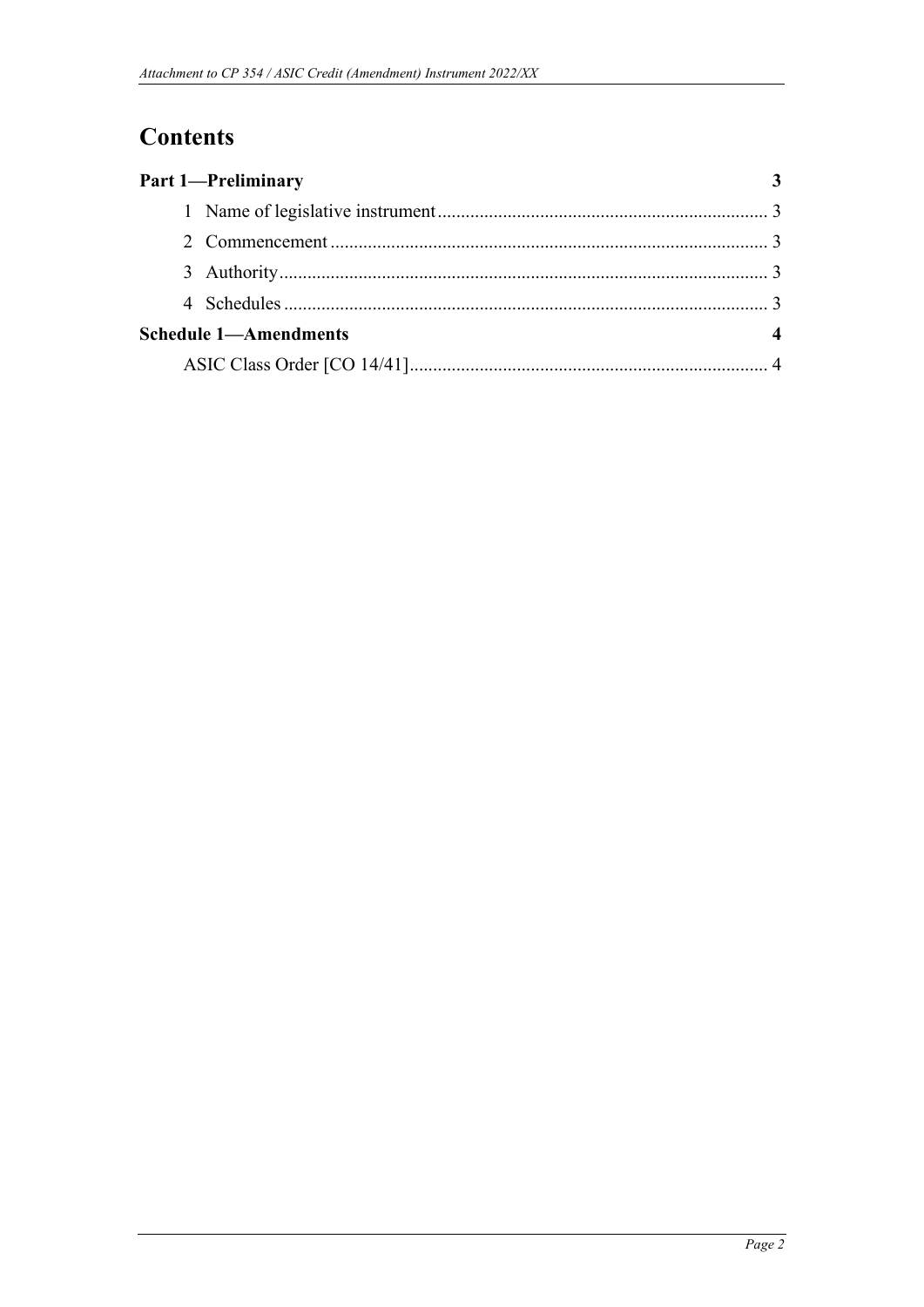## <span id="page-2-1"></span><span id="page-2-0"></span>**Part 1—Preliminary**

#### **1 Name of legislative instrument**

This is the *ASIC Credit (Amendment) Instrument 2022/XX*.

#### <span id="page-2-2"></span>**2 Commencement**

This instrument commences on the day after it is registered on the Federal Register of Legislation.

Note: The register may be accessed a[t www.legislation.gov.au.](http://www.legislation.gov.au/)

#### <span id="page-2-3"></span>**3 Authority**

This instrument is made under subsection 203A(3) of the *National Credit Code*.

Note: The *National Credit Code* is found in Schedule 1 to the *National Consumer Credit Protection Act 2009*.

#### <span id="page-2-4"></span>**4 Schedules**

Each instrument that is specified in a Schedule to this instrument is amended or repealed as set out in the applicable items in the Schedule concerned, and any other item in a Schedule to this instrument has effect according to its terms.